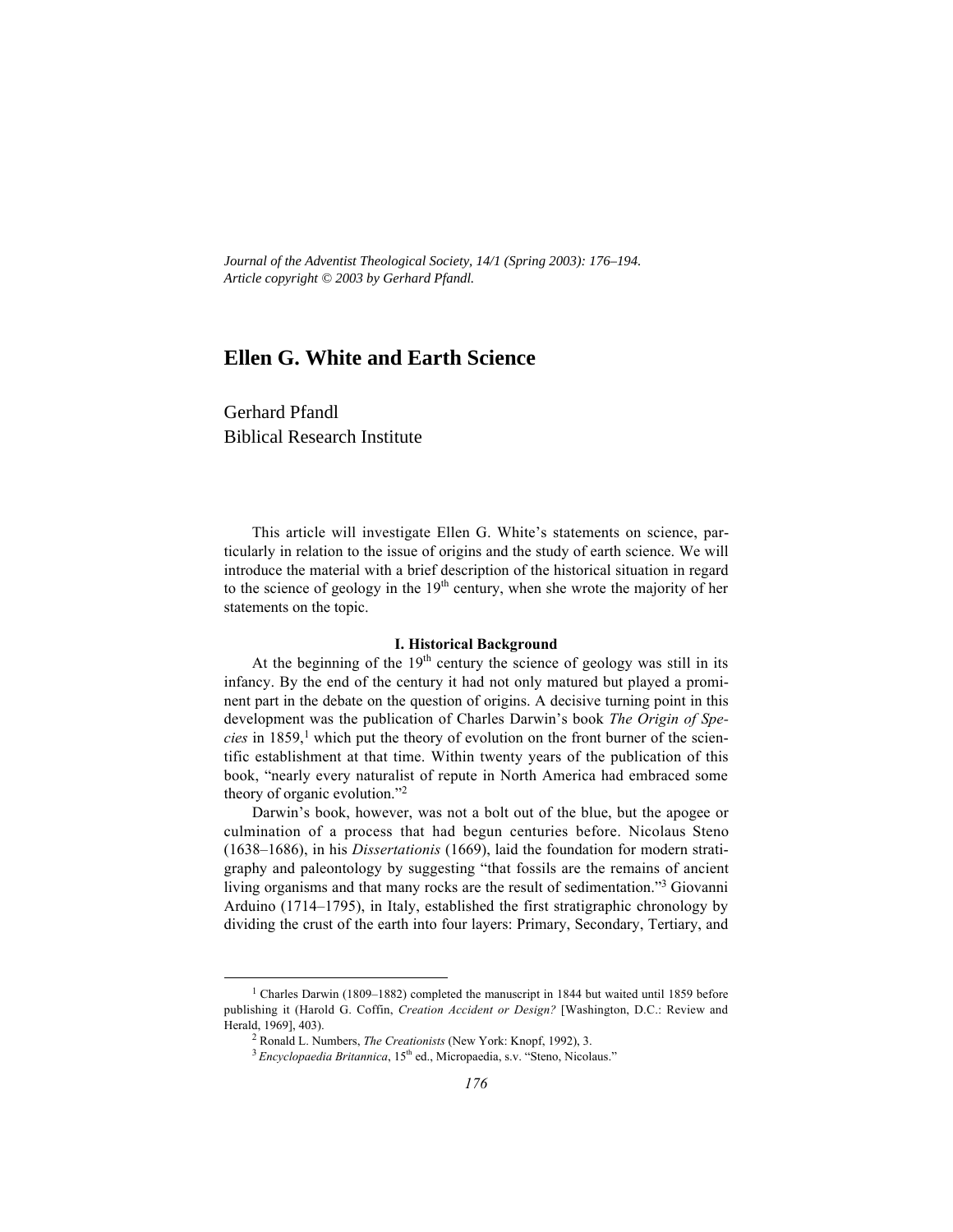Quaternary. "He also pioneered the use of fossils and chemical methods to determine the age of rock formations."4

James Hutton (1726–1797), the father of uniformitarianism, opened the way for the acceptance of long ages for geologic time, and Sir Charles Lyell (1797–1875), in his book *Principles of Geology*, published in 1830, "brought together data from all over the earth, with the express purpose of showing that all past changes have been of the same nature as those now going on."5 The glacial theory of Swiss scholar Louis Agassiz (1807–1873) left very little to be credited to the Flood, and Robert Chamber's *Natural History of Creation*, published in 1844, "advocated the development of man from the lower animals."6

Through the publication of these theories as well as the writings of many other scientists, the public mind was prepared to receive Darwin's *Origin of Species*. The book was readily accepted by many because it removed a major objection to the theory of uniformity—"how to account for the origin of species during long ages of geological time. Darwin's theory of natural selection appeared to have solved the problem."7

The impact the book made on the Christian churches was soon apparent. While the majority of Bible-believing Christians continued to hold to special creation, many clergymen warmed to the idea of evolution. In 1860 Darwin's theory of natural selection was discussed at the meeting of the British Association for the Advancement of Science at Oxford. Bishop Samuel Wilberforce (1805–1873) intended to crush Thomas Huxley (1825–1895), who defended the new theory. The debate, however, was a complete victory for the Darwinians. "Wilberforce ridiculed Darwin's theory and asked Huxley on which side of his family he claimed to be descended from an ape."8 Whereupon Huxley, after demolishing the Bishop's arguments, claimed "that he would rather be descended from an ape than from a man of high position who misused his talents to attack a theory he did not understand."9

Thereafter, many theologians began to interpret the six days of creation as long periods of time. In 1880 the editor of the weekly *Independent*, which held the line against evolution for a long time, estimated that "perhaps half of the educated ministers in our leading Evangelical denominations" believe "that the story of the creation and fall of man, told in Genesis, is no more the record of actual occurrences than is the parable of the Prodigal Son."10

 $\frac{1}{4}$ <sup>4</sup> Ibid., s.v. "Arduino, Giovanni."

<sup>5</sup> Harold W. Clark, *The Battle over Genesis* (Washington, D.C.: Review and Herald, 1977), 79.

<sup>6</sup> Ibid., 87.

 $7$  Ibid., 89.

<sup>8</sup> Peter J. Bowler, *Evolution: The History of an Idea* (Berkeley: U of California P, 1984), 184. <sup>9</sup> Ibid.

<sup>10</sup> William Hayes Ward, "Whether It Is Right to Study the Bible," *Independent* 32 (February 26, 1880): 4; quoted in Numbers, 3. See also Jon H. Roberts, *Darwinism and the Divine in America: Protestant Intellectuals and Organic Evolution, 1859–1900* (Madison: U of Wisconsin P, 1988).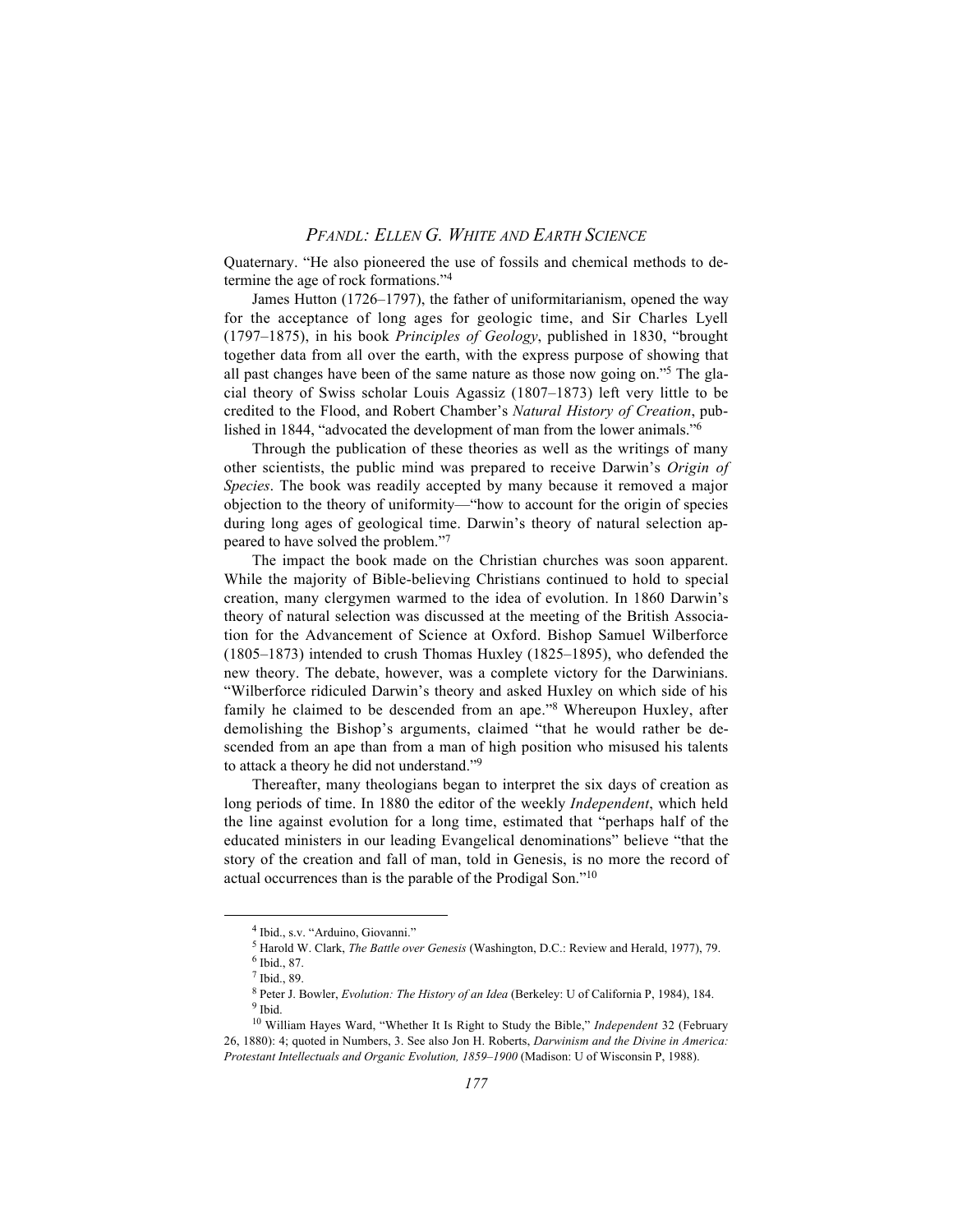By the turn of the century, the theory of evolution was firmly entrenched in the scientific community, particularly in regard to geology. A textbook on geology published in 1911 shows a well-developed history of geology based on the theory of evolution. $11$ 

This was the background against which Ellen G. White and the pioneers of the Seventh-day Adventist Church wrote on the subject of geology, creation, and evolution. In spite of the difficulties they faced in leading a fledgling church, they kept themselves informed concerning the creation-evolution debate during the second half of the  $19<sup>th</sup>$  century. On average, two articles on these topics appeared every year in the *Review and Herald* between 1860 and 1890.12

#### **II. Ellen White and Science**

The words "science" and "sciences" appear about 1850 times in the writings of Ellen White. Frequently she uses the word "science" in its root meaning of "knowledge," from the Latin *scientia*. Thus she can speak of "the science of salvation"  $(AA 474)^{13}$ , "the science of heaven" (CG 293), "the science of conversion" (CC 292), "the science of Christianity" (CG 296), or the "science of cooking" (CG 372). Similarly, she describes Paul's labor in Athens as meeting "logic with logic, science [knowledge] with science, philosophy with philosophy" (AA 244). At times she describes intellectual training in contrast to practical physical labor as "knowledge of the sciences" (CG 358). "Science" in her writings can also be found as a synonym for "skill" (CG 356) that can be seen even in the humblest work (CG 348).

 "Science" in the modern sense of "natural science," like physiology, Ellen White calls "the science of life" (ChS 152), "the science of human life" (CME 33), or the "science of health" (ChS 138). The study of nature she calls "natural science" (COL 125), or simply "science" (CE 196), and she referred to the work of medical missionaries as "scientific work" (CH 370).

Ellen White wrote extensively on the topic of health and made some statements in the fields of nutrition and physiology that have sometimes only been scientifically corroborated long after she published them. For example, in 1861 she warned overweight individuals who subsisted primarily on a meat diet that they were "liable to acute attacks of disease, and to sudden death" if they continued their dietary program (2T 61). Medical science during the  $20<sup>th</sup>$  century

11 J. Brigham, *A Text Book of Geology* (New York: Appleton), 1911.

<sup>12</sup> Stoy E. Proctor, "Historical Context and Proposed Interpretation for Representative E. G. White Statements on Creation," Term paper, Andrews University Theological Seminary (1970): 8. Some of these articles were: D. T. Bourdeau, "Geology and the Bible," *Review and Herald* (Feb. 5, 1867): 98, 99; A. T. Jones, "'Evolution' and Evolution," *Review and Herald* (March 11, 1884): 162, 163; Ibid. (March 18, 1884):178, 179; Ibid. (March 25, 1884): 194, 195. Sometimes they reprinted articles from other papers; for example, in 1860 the front page of the *Review and Herald*, July 3, carried an article on geology from *The Bible True* (47–51).<br><sup>13</sup> A key to the abbreviations used here may be found at the end of this article.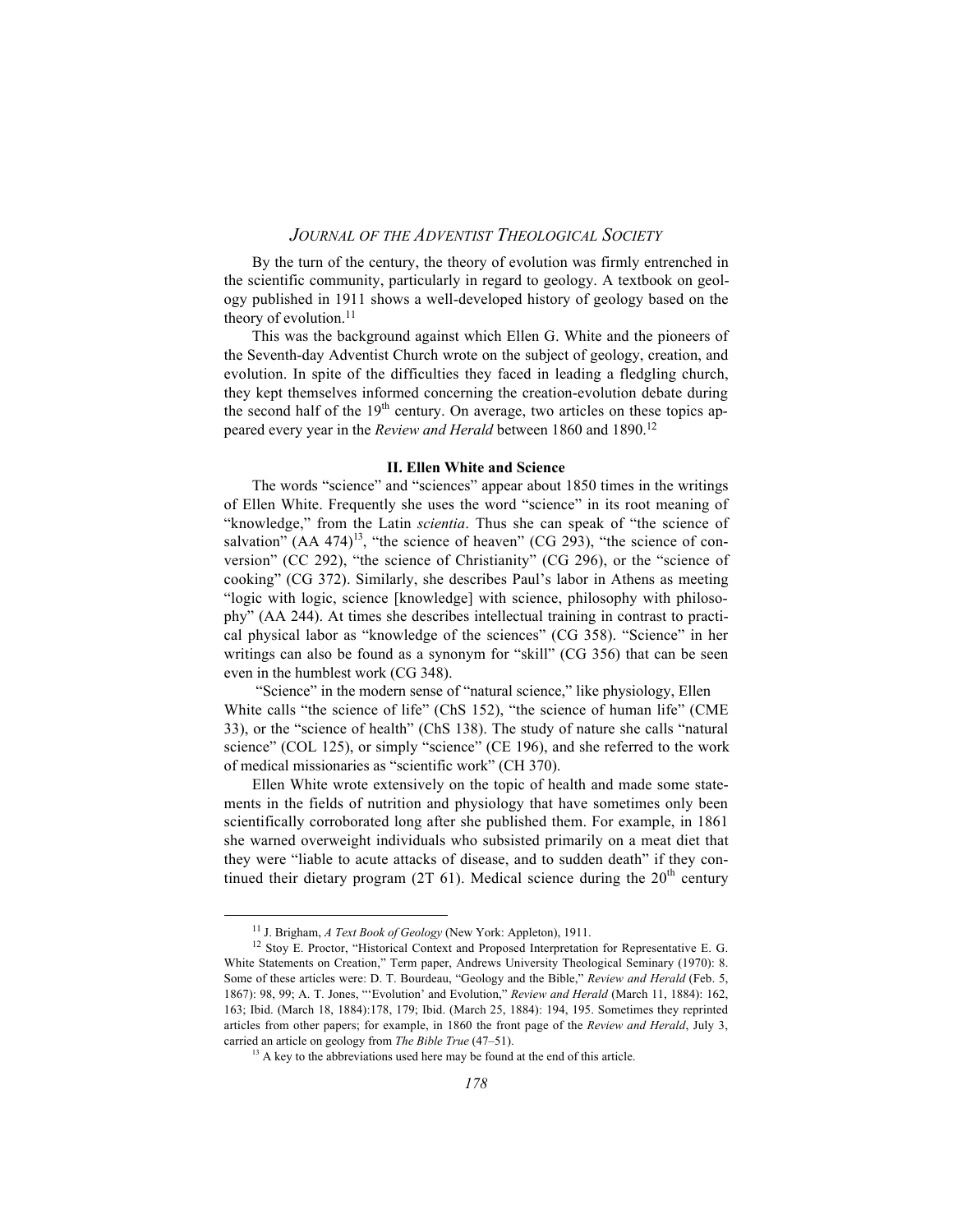recognized the risk of heart attacks and strokes from the use of certain kinds of meat and saturated fats.14

It was particularly in the area of health and medicine that Ellen White appreciated the findings of science, and she encouraged Seventh-day Adventists to enter these fields (DG 95).<sup>15</sup> She had a great burden for the training of nurses. "I could wish that there were one hundred nurses in training where there is one," she wrote from Australia in 1892. She felt that "both men and women can be so much more useful as medical missionaries than as missionaries without the medical education" (CH 503).

Ellen White, on the basis of her visions, warned against the use of tea, coffee (MH 326), tobacco (MH 327), alcohol (Te 59), the use of meat (MH 313), and the consumption of large quantities of sugar (CH 154) and salt (MH 305) long before the dangers of these items became common knowledge. She was not a trained scientist—she wrote what the Spirit of God moved her to write. In regard to the moderate use of salt she wrote, in 1901, "The whys and wherefores of this I know not, but I give you the instruction as it is given me" (CD 344).

Some of her statements in the area of science and health have been challenged over the years as to their scientific accuracy: e.g., the "amalgamation of man and beast" (3SG 64)16; "self-abuse [masturbation]" (*An Appeal to Mothers*, 27); wigs leading to insanity (HR, October 1, 1871, 120–121); and phrenology and mesmerism as being "good in their place" (2SM 352). Since this article is focusing on the Ellen G. White statements in relation to the earth sciences, we will not investigate these particular statements. They have been dealt with in other places.17

#### **III. The Relationship between Scripture and Science**

Under inspiration Ellen White wrote the following chapters and articles concerning the relationship between Scripture and the natural sciences:

<sup>14</sup> *Journal of the American Medical Association* (June 3, 1961): 783.

<sup>&</sup>lt;sup>15</sup> At the same time she counseled, "Great care should be taken not to encourage persons who might be useful in some less responsible position, to study medicine at a great outlay of time and means, when there is no reasonable hope that they will succeed" (CT 473).

<sup>&</sup>lt;sup>16</sup> See Gordon Shigley, "Amalgamation of Man and Beast: What did Ellen White Mean?" *Spectrum* (June 1982): 10–19. The difficulty with her amalgamation statements is that on the one hand she wrote that "if there was one sin above another which called for the destruction of the race by the flood, it was the base crime of amalgamation of man and beast which defaced the image of God" (3 SG 64). This would fit the concept of cohabitation of man with beast. However, she also stated that "since the flood there has been amalgamation of man and beast, as may be seen in the almost endless varieties of species of animals, and in certain races of men" (Ibid., 75). This seems to indicate that she had in mind the mixing of different races of humans and the mixing of different races of animals. Why this should be such a terrible sin is explained by Nichol with references to Genesis 6:2, 3 and statements in *Patriarch and Prophets,* pages 60–63 and 81, 82.

<sup>17</sup> See F. D. Nichol, *Ellen White and Her Critics* (Washington, D.C.: Review and Herald, 1951); Roger W. Coon, *The Writings of Ellen White: Sourcebook*, (Berrien Springs: Andrews University, 1992); Herbert H. Douglass, *Messenger of the Lord* (Nampa, ID: Pacific Press, 1998).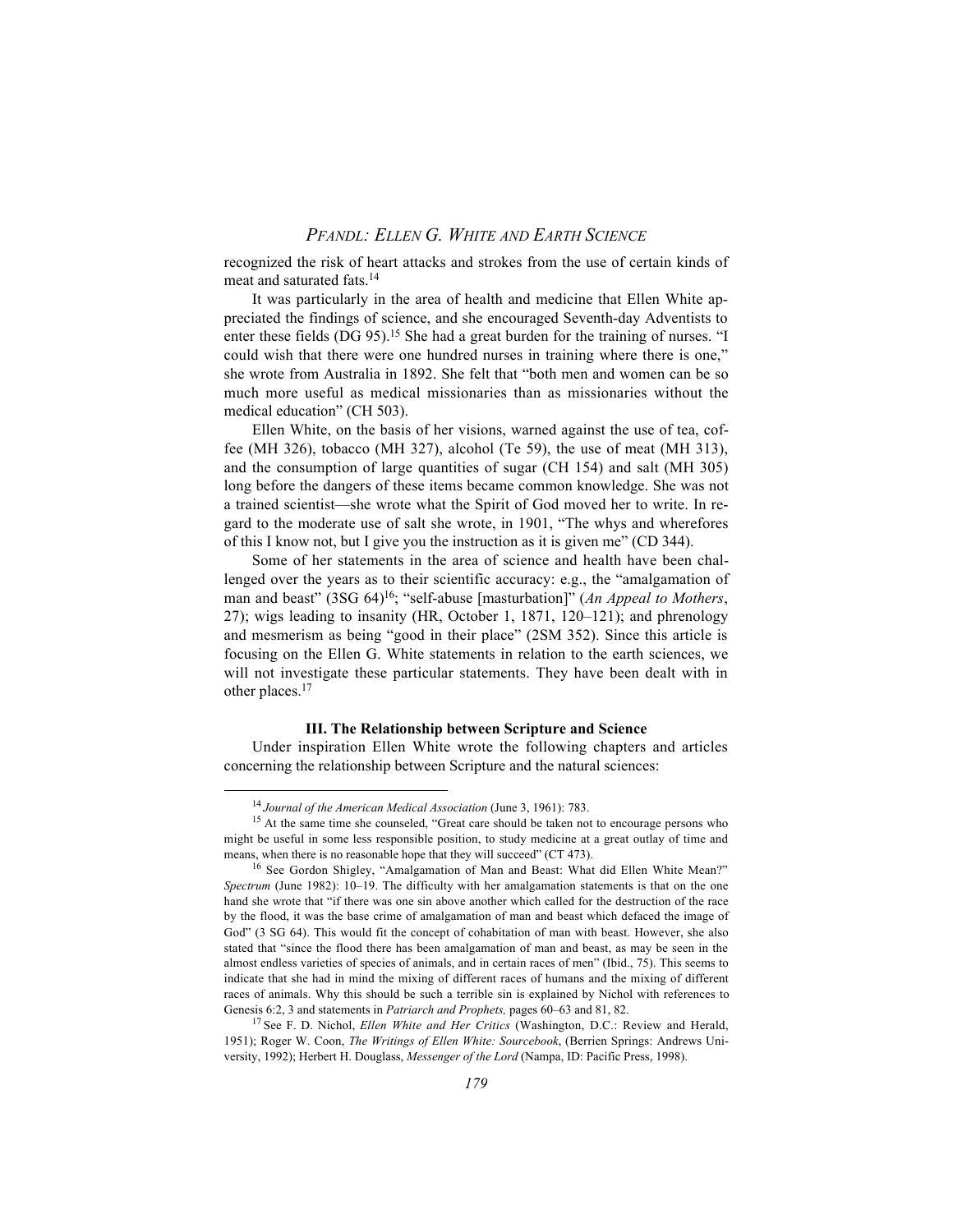- 1. 1864 "Disguised Infidelity" (3 SG 90–96)
- 2. 1884 "Science and Revelation" (ST March 13, 1884)
- 3. 1884 "Science and the Bible in Education" (ST March 20, 1884)
- 4. 1884 "Erroneous Doctrines Dangerous" (ST March 27, 1884)
- 5. 1903 "Science and the Bible" (Ed 128–134)

The platform from which Ellen White considered the natural sciences was the Bible. She had absolute confidence in Scripture and believed that everything, including scientific theories, had to be measured by the Word of God. "The Bible," she said, "is not to be tested by men's ideas of science, but science is to be brought to the test of the unerring standard" (CT 425). Scripture was for her "the foundation of all true knowledge" (FE 393). She compared it to a fountain—"The more you look into it, the deeper it appears" (Ibid.). The Word of God, therefore, took precedence over any of the sciences. "Apart from Christ we are still incapable of interpreting rightly the language of nature" (8T 257).

Nevertheless, she recognized that science can teach the laws of nature, and in the area of health science had a contribution to make provided it was guided by the presupposition of Scripture that God is the creator of all laws of nature.

For Ellen White nature and the Bible had the same author; therefore, there had to be harmony between them. "Rightly understood, science and the written word agree, and each sheds light on the other" (CT 426). If there was a conflict, she saw the cause in "inferences erroneously drawn from facts observed in nature" (Ed 128). Case in point—geology. In the chapter "Science and the Bible," in the book *Education* she wrote:

> Geology has been thought to contradict the literal interpretation of the Mosaic record of the creation. Millions of years, it is claimed, were required for the evolution of the earth from chaos; and in order to accommodate the Bible to this supposed revelation of science, the days of creation are assumed to have been vast, indefinite periods, covering thousands or even millions of years. Such a conclusion is wholly uncalled for. The Bible record is in harmony with itself and with the teaching of nature. (128, 129)

She acknowledged that remains of animals much larger than any now known have been found, but she felt that the Flood recorded in Genesis 7–9 provided an explanation for these facts. "Before the Flood the development of vegetable and animal life was immeasurably superior to that which has since been known" (Ibid., 129). Then, at the Flood, tremendous changes took place, and "in the re-formation of the earth's crust were preserved many evidences of the life previously existing" (Ibid.).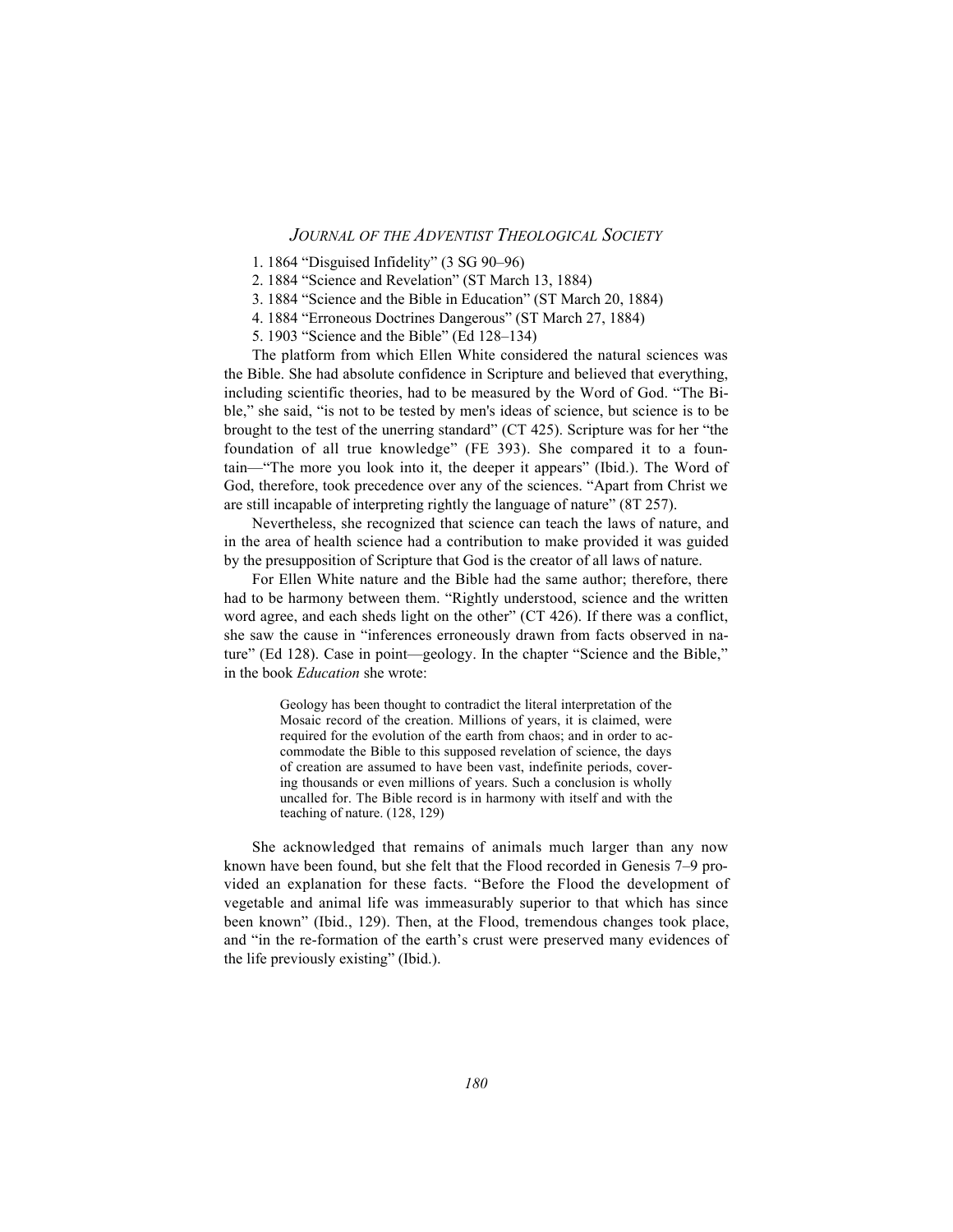### **IV. True and False Science**

Ellen White frequently used the expression "true science,"18 by which she understood science in harmony with Scripture. "All true science," she wrote, "is but an interpretation of the handwriting of God in the material world" (CE 66). This kind of science "brings from her research only fresh evidences of the wisdom and power of God" (Ibid.).

We may question this understanding of science, but we must remember that her paradigm, into which everything else had to be fitted, was the infallibility of the Word of God. Scientific theories in her day, like those today, were frequently changing, Scripture, by contrast, was "the unerring counsel of God" (4 T 441). "God has permitted," she wrote, "a flood of light to be poured upon the world in discoveries in science and art; but when professedly scientific men lecture and write upon these subjects from a merely human standpoint, they will assuredly come to wrong conclusions" (3 SM 307).

In contrast to "true science," Ellen White often referred to "science, falsely so called,"<sup>19</sup> a phrase she borrowed from 1 Tim. 6:20. This kind of science, based on the conceptions and theories of men to the exclusion of the wisdom of God, was for her "stamped with idolatry" (CE 84). Why? Because "science, falsely so-called, has been exalted above God" (Ibid.), thereby placing that which has been created above its creator. This, she wrote "is wearing away the foundation of Christian principle" (RH, Dec. 29, 1896), and destroys "faith in the direct interposition of Providence, attributing all such manifestations to natural causes" (2 BC 1011). Christians therefore need to guard continually "against the sophistry in regard to geology and other branches of science falsely so called, which have not one semblance of truth" (RH, Mar 1, 1898).

#### **V. Fire in the Mountains**

Ellen White, it seems, loved mountains. But she recognized that they too are the products of the Flood. Speaking of the Alps in Europe she said, "In the rocks and mountains are registered the fact that God did destroy the wicked from off the earth by a flood" (OHC 252). This is a good illustration of how Ellen White integrated the facts of science with the Bible. She saw everything through the eyes of Scripture, and she firmly believed that the rocks and mountains supported the biblical record of the Flood.

As far as the existence of fossils of sea animals on top of the mountains was concerned, she did not believe that these mountains were once covered by water, as was held by some Christians in her time. She believed that

> Clay, lime, and shells that God had strewn in the bottoms of the seas, were uplifted, thrown hither and thither, and convulsions of fire and

<sup>&</sup>lt;sup>18</sup> The Ellen G. White CD Rom gives 123 references for this expression. While many are undoubtedly copies, a sizeable number of original references remain.

<sup>&</sup>lt;sup>19</sup> The Ellen G. White CD Rom lists 66 references for this expression.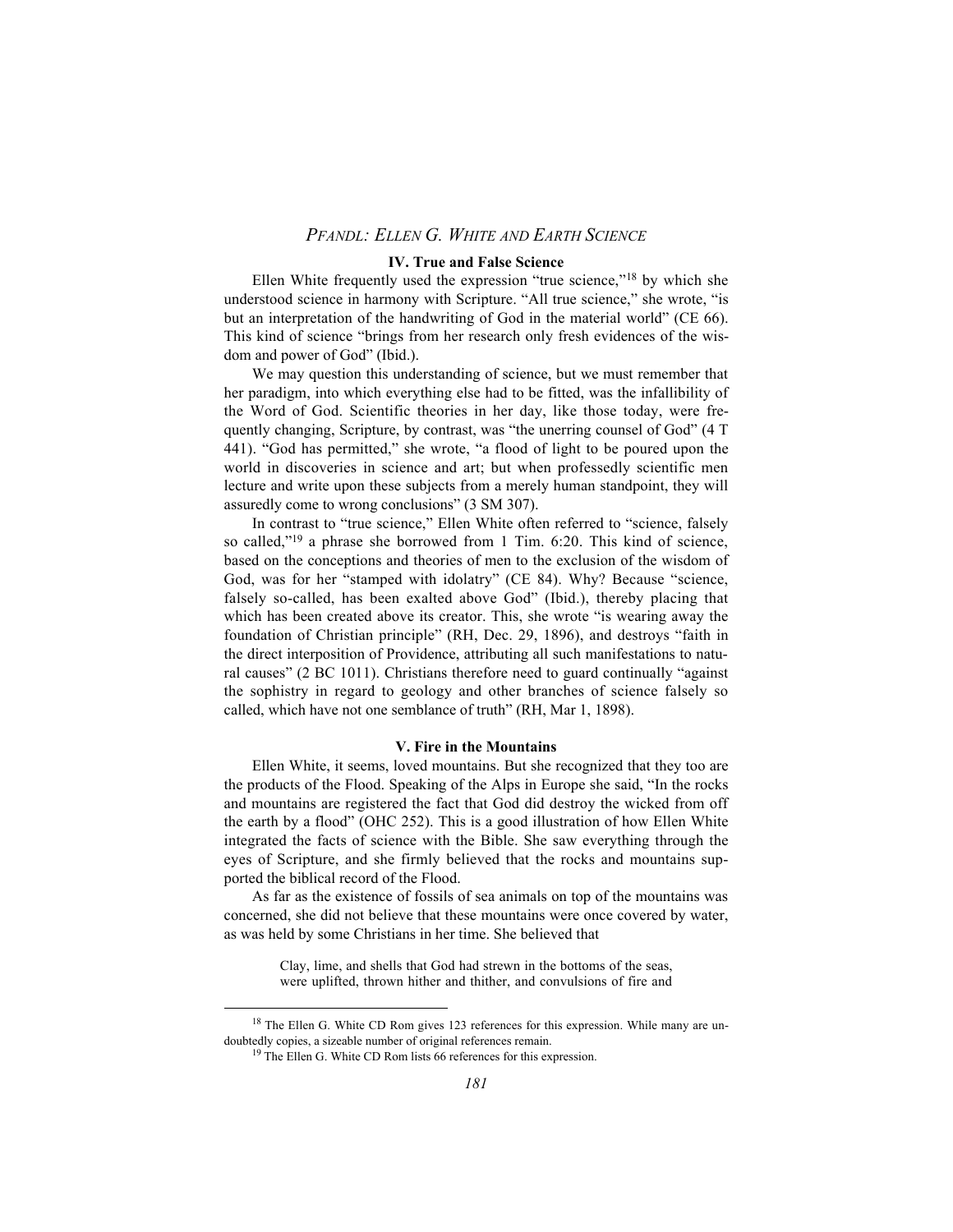flood, earthquakes and volcanoes buried the rich treasures of gold, silver, and precious stone beyond the sight and reach of man. Vast treasures are contained in the mountains. There are lessons to be learned in God's book of nature. (2MR 307)

The Flood also provided for her the explanation for the existence of coal beds and oil deposits underground. At the time of the Flood "immense forests were buried," she wrote. "These have since been changed to coal, forming the extensive coal beds that now exist, and also yielding large quantities of oil" (PP 108). These coal and oil fields, she believed, were responsible for some of the earthquakes and volcanoes,

> The coal and oil frequently ignite and burn beneath the surface of the earth. Thus rocks are heated, limestone is burned, and iron ore melted. The action of the water upon the lime adds fury to the intense heat, and causes earthquakes, volcanoes, and fiery issues (ibid.).

In the late  $19<sup>th</sup>$  century scientists discussed whether the core of the earth was a spheroid of molten matter, as vulcanologists believed, or a solid core with pockets of magma. The 1911 edition of the Encyclopedia Britannica states that

> When physicists urged the necessity of assuming that the globe was practically solid, vulcanologists were constraint [sic] to modify their views. Following a suggestion of W. Hopkins of Cambridge, they supposed that the magma instead of existing in a central cavity, was located in comparatively small subterranean lakes. Some authorities again, like Rev. O. Fisher, regarded the magma as constituting a liquid zone, intermediate between a solid core and a solid shell.<sup>20</sup>

We do not know how much Ellen White was aware of these scientific discussions, but while admiring the mountains in Italy in 1885, she wrote, "These mountains to me are significant. Subterranean fires, although concealed in them, are burning" (2 MR 305). Then referring to God's demonstration of his power at the end of time, she continued, "There is a sea of fire beneath our feet. There is a furnace of fire in these old rocky mountains. The mountain belching forth its fires tells us the mighty furnace is kindled, waiting for God's word to wrap the earth in flames" (ibid., 305–306). How much, if at all, she was influenced by the discussion among geologists at that time we shall probably never know this side of heaven.

Warren H. Johns made a study of her statements on subterranean fires and compared them with similar statements made before or at her time and with some of the findings of modern science. He discovered that during the  $18<sup>th</sup>$  century Abraham Werner arrived at "the highly probable conjecture that most, if not

20 "Volcano," *Encyclopedia Britannica,* eleventh edition (New York, 1911), 28:191.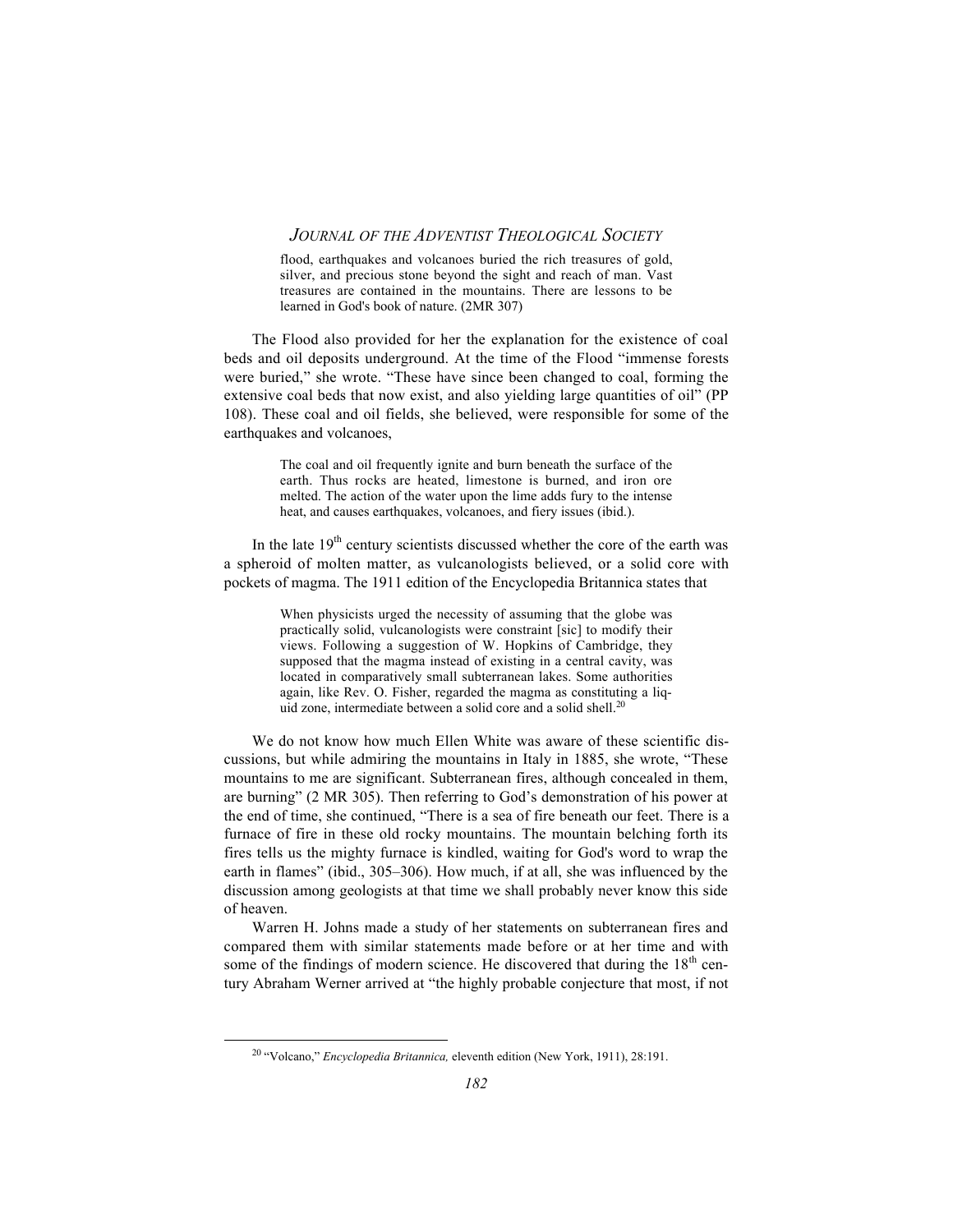all, volcanoes arise from the combustion of underground seams of coal."21 According to Johns, the idea of subterranean coal fires, however, was dead by 1850.22 Thus Ellen White's statements in 1885 would have been an idea from a bygone era. But in 1940 the translation of Otto Stutzer's *Geology of Coal* documented the fact that "subterranean coal beds are ignited through spontaneous combustion, resulting in the melting of nearby rocks that are classed as pseudovolcanic deposits."23 Examples of burning coal beds have been found in Germany and Serbia as well as in America.<sup>24</sup> Thus modern science seems to confirm Ellen White's statement that "coal and oil frequently ignite and burn beneath the surface of the earth" (PP 108). Johns concludes that it is highly unlikely that Ellen White read the scientific description of these fires in the scientific literature of the  $18<sup>th</sup>$  and  $19<sup>th</sup>$  century; therefore, her statements, he says, "must have been inspired."<sup>25</sup> While God could certainly have told her this in a vision, he could also have led her to such a concept in some of the books she was reading.<sup>26</sup>

### **VI. The Challenge of Evolution**

The evolutionary theory, by denying a creation in six days, as recorded in Genesis 1, challenged not only the 19th century Christian worldview, but also the truthfulness of Scripture. George Marsden aptly describes the situation at the end of the  $19<sup>th</sup>$  century by stating:

> Whether in South or North, the larger issue was the truth of the Bible. The authority for their whole belief system seemed to rest on this foundation. If the Bible were not true, then on what did Protestantism, the religion of scripture sola [sic], rest? And what if there were scientific and historical errors in Scripture? Would not such flaws call into question other biblical claims? With both Darwinist and highly sophisticated higher critics suggesting that there were serious errors in Scripture, many of the faithful of the turn-of-the-century generation had to be deeply disturbed.27

<sup>&</sup>lt;sup>21</sup> Archibald Geikie, *The Founders of Geology*, 2<sup>nd</sup> ed. (New York: Macmillan, 1905), 56; quoted in Warren H. Johns, "Ellen G. White and Subterranean Fires," Part 1, *Ministry* (August 1977): 11.

 $22$  Ibid.

<sup>23</sup> Johns, "Ellen G. White and Subterranean Fires," Part 2, *Ministry* (October 1977): 11.

<sup>&</sup>lt;sup>24</sup> A fire along a 400 meter outcrop in the Blucher coal bed in Germany "lasted over 150 years, and the adjacent shale has been baked to a blue and red porcelain jasper and to a solid red slate" (Stutzer, 310; quoted in Johns, [October 1977], 20).

<sup>25</sup> Ibid., 21, 22.

<sup>&</sup>lt;sup>26</sup> On the issue of the Holy Spirit supervising the biblical writers in their research see George Rice, *Luke a Plagiarist?* (Mountain View, CA: Pacific Press, 1983), 19–29.

<sup>27</sup> George M. Marsden, *Understanding Fundamentalism and Evangelicalism* (Grand Rapids: Eerdmans, 1991), 37, quoted in Fernando Canale, *Understanding Revelation-Inspiration in a Postmodern World* (Berrien Springs, MI: Andrews University Lithotech, 2001), 209.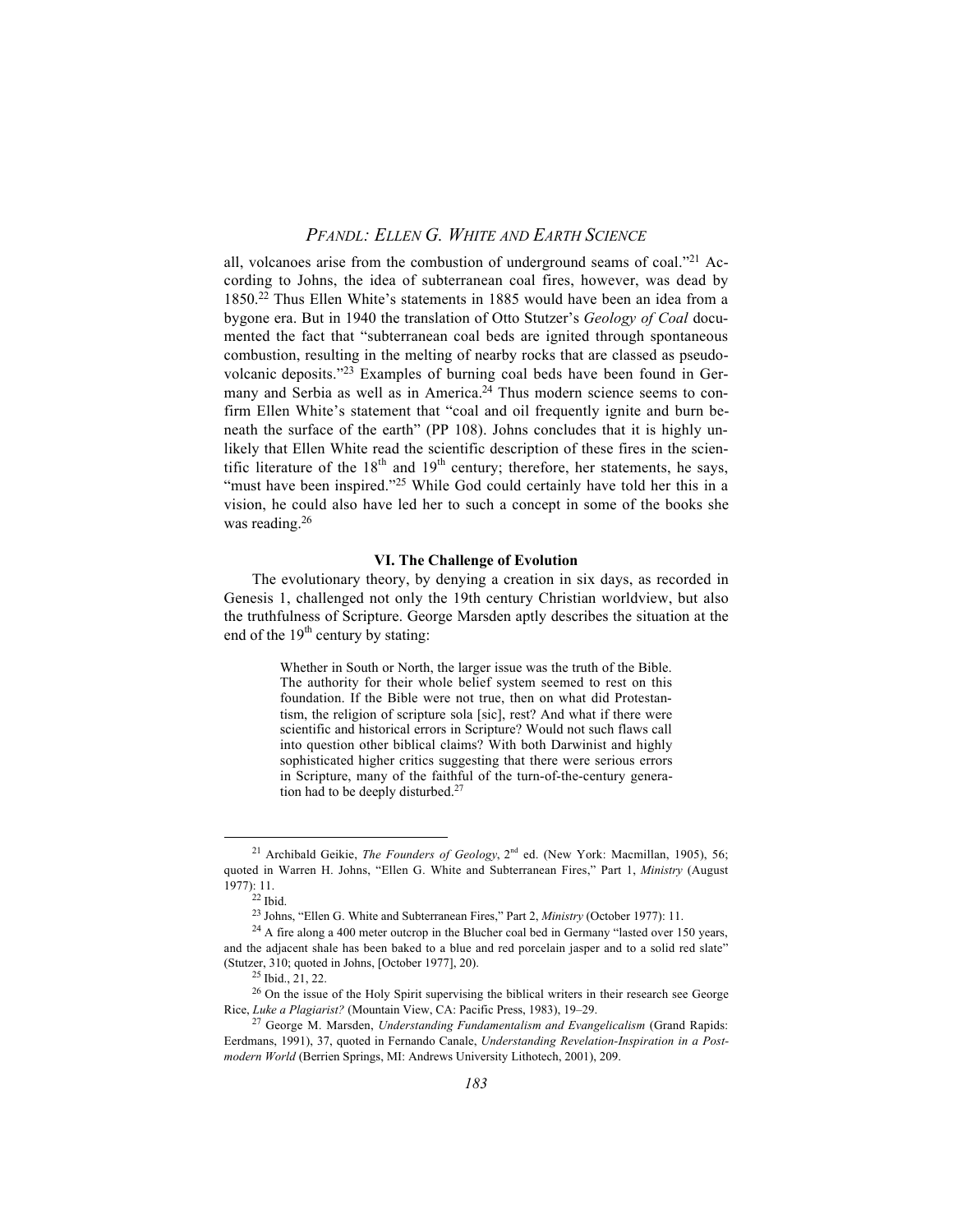Christian scholars responded to this challenge in different ways. Some rejected the claims of the theory of evolution and emphasized the inerrancy of Scripture; others preempted the conflict between science and theology by proposing a dichotomy between salvific and scientific issues in Scripture. Matters of salvation belong to theology, while questions concerning the origin of the world belong to science.<sup>28</sup> Thus, one could "simultaneously believe in evolution and in justification by faith in the cross without contradiction."29

Ellen White was aware of these issues, and in 1894 she wrote, "Science, socalled, human reasoning and poetry, cannot be passed on as of equal authority with revelation" (RH, Nov. 20, 1894). She defended the authority of the Bible, and strongly objected to any tampering with Scripture. In the year 1900 she wrote:

> Many professed ministers of the gospel do not accept the whole Bible as the inspired word. One wise man rejects one portion; another questions another part. They set up their judgment as superior to the word; and the Scripture which they do teach rests upon their own authority. Its divine authenticity is destroyed. (COL 39)

### **VII. Infidel Geologists**

In 1864, Ellen White addressed herself specifically to the topic of geology. "Infidel geologists claim," she wrote, "that the world is very much older than the Bible record makes it. They reject the Bible record, because of those things which are to them evidences from the earth itself, that the world has existed tens of thousands of years" (3 SG 91, 92).

What in particular were the claims of these infidel geologists with which Ellen White disagreed? She listed the following:

1. That the six days of creation were six "vast, indefinite periods."

2. That "the day of God's rest was another indefinite period."

3. That the world "was populated long before the record of creation, by a race of beings vastly superior in size to men now upon the earth" (ibid., 92, 93).

Ellen White dismissed all three propositions as out of harmony with God's Word. "The Bible recognizes no long ages in which the earth was slowly evolved from chaos," (PP 112) she declared. "Each successive day of creation . . . consisted of the evening and the morning, like all other days that have followed" (ibid.). This was not something she believed because she took Genesis 1 seriously; she "was shown," she wrote, "that the first week, in which God performed the work of creation in six days and rested on the seventh day, was just like every other week" (3 SG 90). The first and second proposition, of course, made "senseless the fourth commandment of God's holy law" (ibid., 92).

28 This, however, was only possible by redefining the revelation-inspiration process. See Canale, 224–225.

 $29$  Ibid., 225.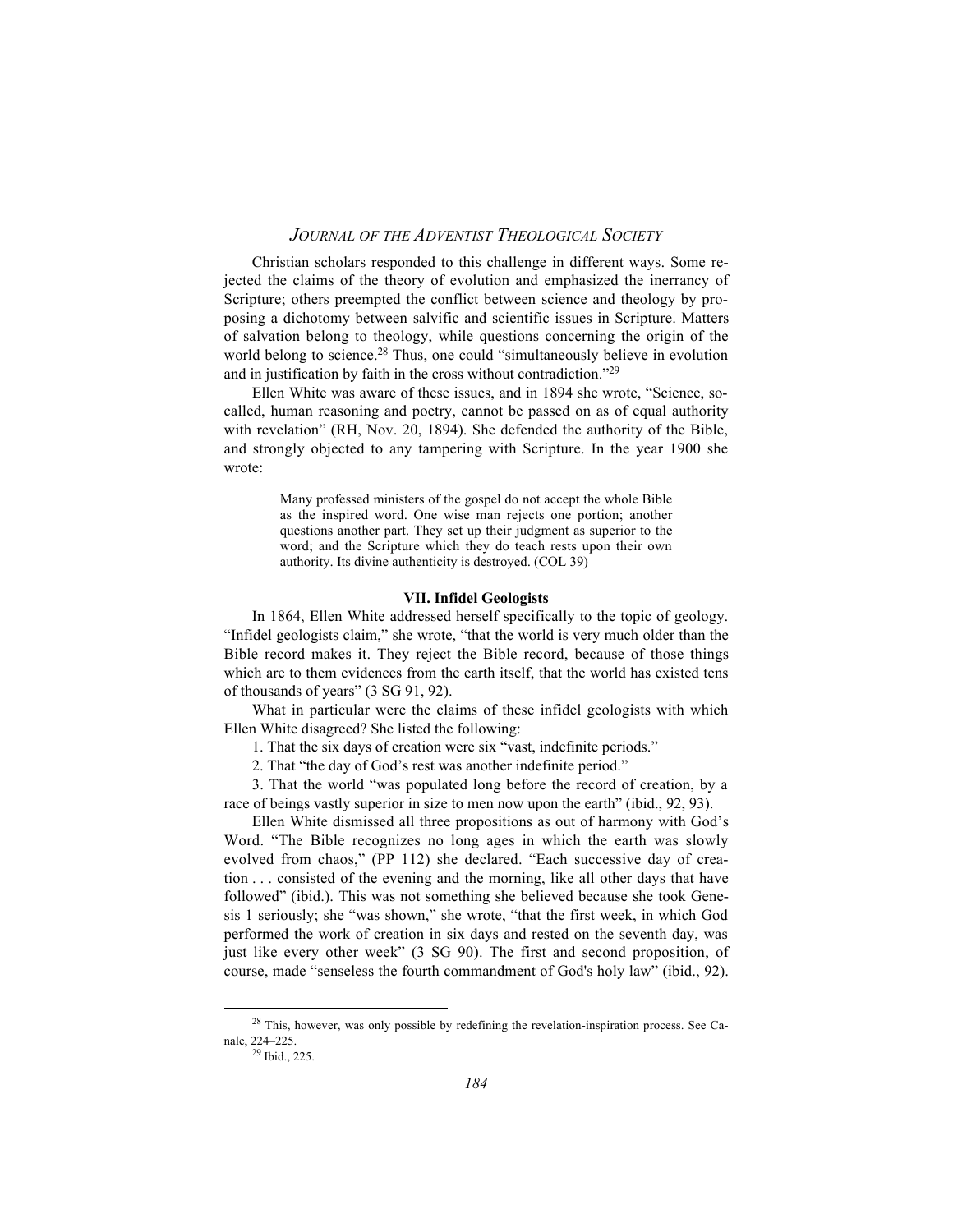They aimed directly at the foundation of the Sabbath commandment. Ellen White called it "the worst kind of infidelity" (ibid., 91), because with many who professed to believe the creation record yet accepted these claims, "it is infidelity in disguise. It charges God with commanding men to observe the week of seven literal days in commemoration of seven indefinite periods, which is unlike his dealings with mortals, and is an impeachment of his wisdom" (Ibid.).

Concerning the third proposition she wrote, "I have been shown that without Bible history, geology can prove nothing" (Ibid., 93). While she acknowledged that "the bones of human beings and of animals found in the earth, are much larger than those of men and animals now living," she added, "The time of their existence, and how long a period these things have been in the earth, are only to be understood by Bible history" (Ibid.). And Bible history for her was to be measured in terms of "about 6000 years" (LHU 52).

### **VIII. The Issue of Origin**

In 1904 Ellen White wrote: "The work of creation can never be explained by science . . . the theory that God did not create matter when He brought the world into existence is without foundation. In the formation of our world, God was not indebted to pre-existing matter" (8T 258).

The question is, was Ellen White referring to the earth's foundation material (i.e., the planet itself) when she used the word 'world,' or was she speaking of the ordered, living biological world with its ancillary support system? When did God bring the planet itself into existence? Was it a few thousand years ago, or was it millions of years ago, and a few thousand years ago God only created the organic world and its support system in six days?

The timing of this statement is interesting. From the 1860s on, the pioneers of the Seventh-day Adventist Church had been discussing this issue. Uriah Smith, editor of the *Review and Herald*, in 1860 published several pages from a book or pamphlet entitled *The Bible True* which stated:

> Nor is there anything in revelation which forbids us to believe that the substance of the earth was formed long before it received its present organization. The first verse of Genesis may relate to a period millions of ages prior to the event noticed in the rest of the chapter. Commentators who wrote hundreds, and some of them fifteen hundred years ago, seem to have understood the first verse as relating to a period far anterior to the creation of man. This interpretation, therefore, is not modern, nor made merely to obviate a difficulty. But if it were, it is so perfectly coincident with the just rules of interpretation, that there can be no just objection to it.30

J. N. Andrews, eighteen months later, however, seemed to object to Uriah Smith's argument when he wrote in the *Review and Herald*, "Out of nothing

30 Uriah Smith, "Geology," *Review and Herald* 16.7 (July 3, 1860): 49.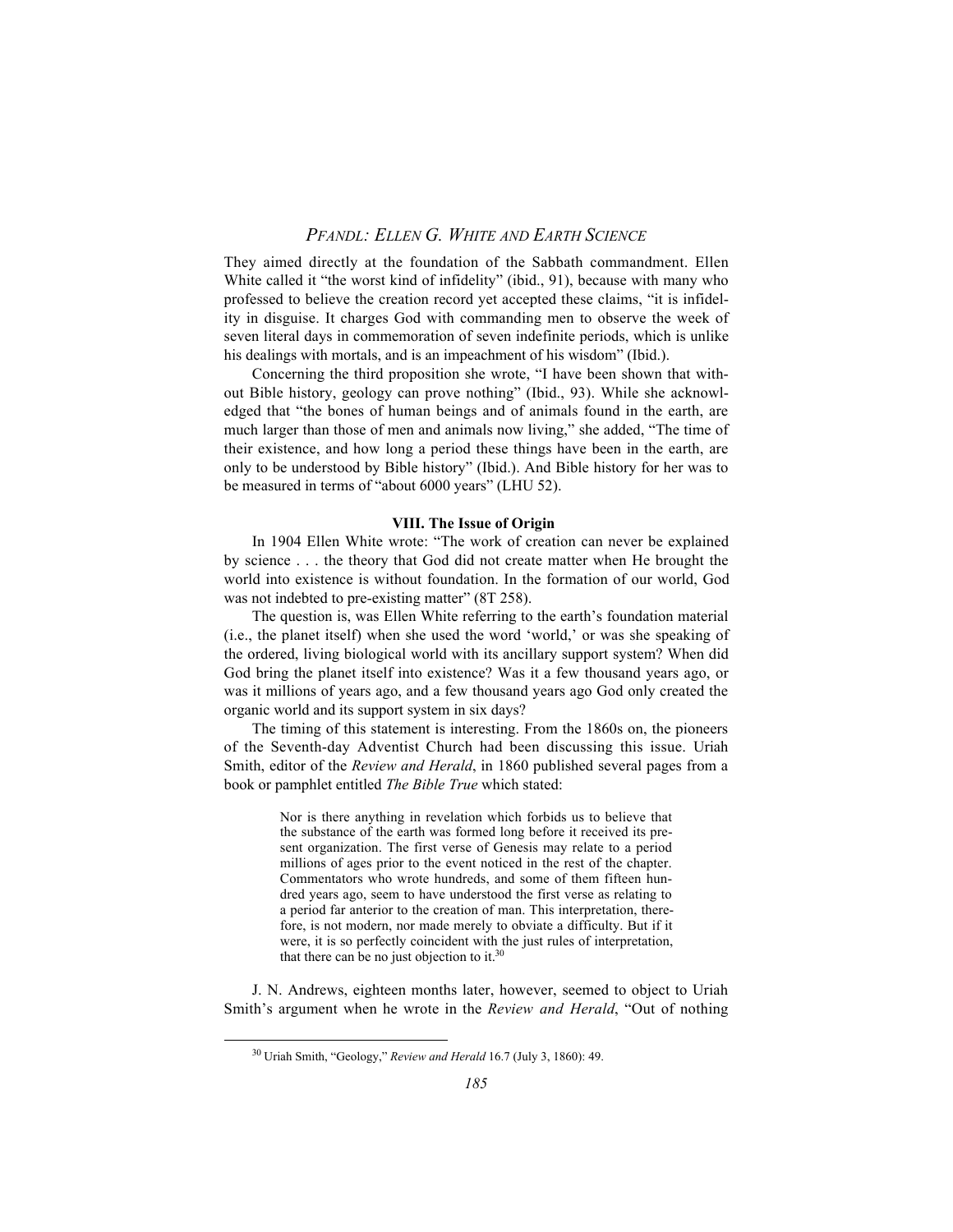God created all things 'so that things which are seen were not made out of things which do appear.' This act of creation is that event which marks the commencement of the first week of time."<sup>31</sup>

In 1874, Andrews reiterated his position of 1861 and made it quite clear that in his view everything was created some six thousand years ago:

> But if we could be placed back some 6000 years in the past, and from that point survey the vast abyss of space now studded with the stars of heaven, what should we behold? Blank nothing. The host of heaven did not then exist. Our earth itself had not risen into being. The vast infinity of space was literally, as Job expresses it, "the empty place," and that which filled it was "nothing." Job 26:7. Utter and profound darkness rested upon the great void. Even the materials which subsequently formed the worlds had no existence.<sup>32</sup>

Andrews' view, however, did not prevail. In 1898 Milton C. Wilcox wrote an editorial in the *Signs of the Times* in which he stated:

> When did God create, or bring into existence, the heaven and the earth?—"In the beginning." When this "beginning" was, how long a period it covered, it is idle to conjecture; for it is not revealed. That it was a period which antedated the six days' work is evident.<sup>33</sup>

Similarly George McCready Price, who became best known for his writings in the field of geology, wrote in 1902:

> This [creation in Gen 1:1], be it clearly understood, and as other writers have so clearly pointed out, was *before* the six days of our world's creation proper began. The six literal days of creation, or peopling of our world with life forms, begin with verse 3. *They begin with the whole body of our world already in existence*. How long it had been formed before this we are not told, and whether by a slow or rapid process we have no information.34

Ellen White's statement two years later that "in the formation of our world, God was not indebted to pre-existing matter" (8T 258) may have clarified the issue at the time; she may have given further verbal explanations when asked. One hundred years later, however, when we can no longer ask her, her written words can be understood in two ways:

1. God created the globe on day one of the creation week.

<sup>31</sup> J. N. Andrews, "History of the Sabbath," *Review and Herald* 19/1 (Dec. 3, 1861): 1.

<sup>32</sup> Idem, "The Memorial of Creation," *Review and Herald* 43/17 (April 7, 1874): 129.

<sup>33</sup> M. C. Wilcox, "The Gospel in Genesis One," *The Signs of the Times*, 24/27 (July 7, 1898): 16.

<sup>34</sup> G. M. Price, *Outlines of Modern Science and Modern Christianity* (Pacific Press, 1902), 271.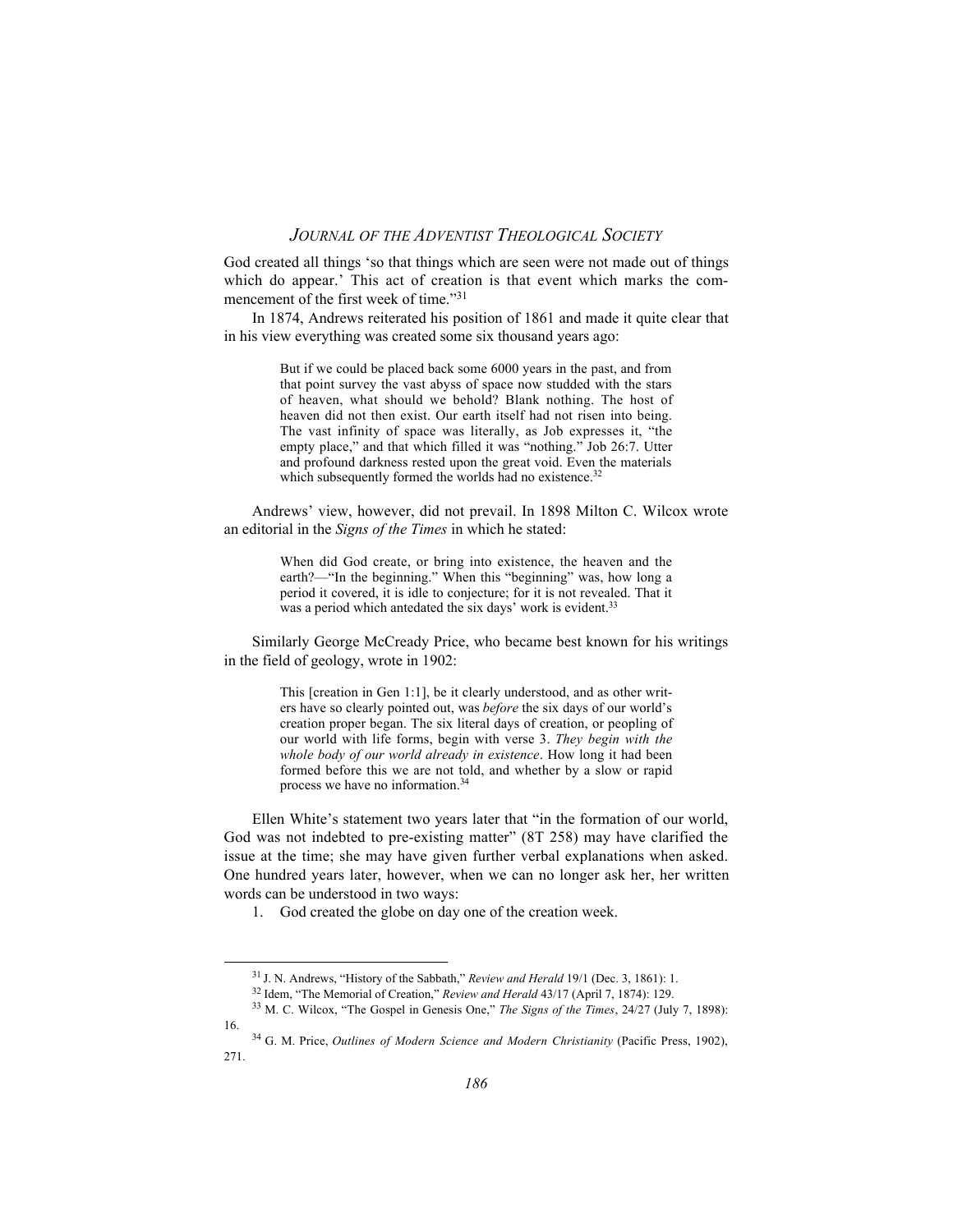2. God was not indebted to pre-existing matter when he created the globe itself millions or billions of years ago.

Considering all her writings on the topic, it is unlikely, though not impossible, that she made a distinction between the Precambrian or pre-fossil material of the earth and the fossil bearing strata of the earth.

Many Adventist theologians and scientists today hold to the two-stagecreation theory. Millions of years ago God created the core globe of our earth, and 6–10,000 years ago he created all living organisms and their habitations in six days. W. H. Shea, for instance, writes, in reference to Genesis 1:1, "The text acknowledges the fact that the inert earth was in a watery state before the events of the creation week, but it is not especially concerned with identifying how long it may have been in that state."<sup>35</sup>

However, a straightforward reading of Fundamental Belief number six, which is largely a quote from Exodus 20:11, gives the impression that the globe itself was created during the six days:

> God is Creator of all things, and has revealed in Scripture the authentic account of His creative activity. In six days the Lord made "the heaven and the earth" and all living things upon the earth, and rested on the seventh day of that first week.<sup>36</sup>

If "all living things" refers to the organic creation, "heaven and earth" could refer to the inorganic creation.

# **IX. Six Thousand Years**

According to the E. G. White laser-disc concordance, there are forty-two 6000-year and forty-one 4000-year statements in her writings.<sup>37</sup> The former refers to the time since creation, the latter to the time from creation to the birth of Christ. It is from these statements that Spirit of Prophecy support has been garnered among Seventh-day Adventists for the commonly held belief that the earth is only about six thousand years old.

However, most of her references to these time periods are not for the sake of establishing the age of the earth, but incidental to some other thought she wanted to present. For example, "The continual transgression of man for six thousand years has brought sickness, pain, and death as its fruits" (3T 492). The point she was making was that since the fall man's transgressions have had terrible consequences; the "six thousand years" can easily be replaced with "since the fall" without any loss of meaning to her statement. The same applies to her "four thousand year" statements.

35 William H. Shea, "Creation," in *Handbook of Seventh-day Adventist Theology*, ed. Raoul Dederen (Hagerstown, MD: Review and Herald, 2000), 419.

<sup>36</sup> *Seventh-day Adventists Believe . .* . (Silver Spring, MD: Ministerial Association, 1988), 68.

<sup>37</sup> Warren H. Johns, "Ellen G. White and Biblical Chronology," *Ministry* (April 1984): 20.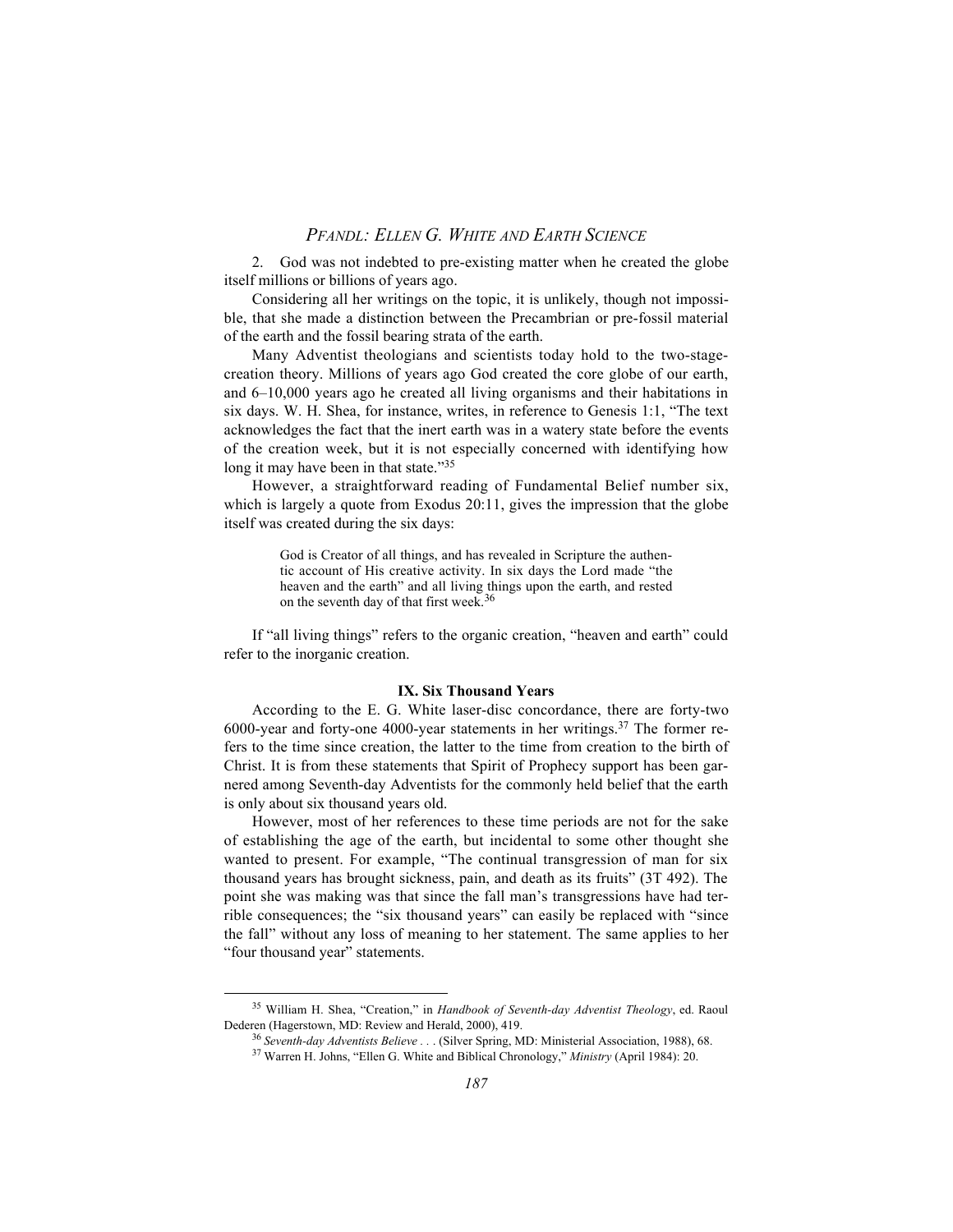The phrases "six thousand years" and "four thousand years" are variations of "since the beginning," "since the fall," or "during Old Testament times." Since she was not making a precise statement of time, she used various phrases, such as "for six thousand years" (CD 117), "nearly six thousand years" (CT 467), "about six thousand years" (1 SP 87), and even "over six thousand years" (CTBH 154), and "more than six thousand years" (HS 133) to summarize the time period since the six-day creation in Genesis 1.

Only once did she actually refer to the age of the earth. This was in connection with her statements concerning infidel geologists, when she wrote, "the world is now only about six thousand years old" (3SG 92).<sup>38</sup> Why "six thousand years"? There is no indication that she was ever told in vision that the earth is only six thousand years old. Why then six and not eight or ten thousand years?

The explanation is most likely found in the fact that whenever she opened her King James Bible she saw on every page in the margins Ussher's dates.<sup>39</sup> On the first page of the Bible next to the creation account she, like every Bible believing Christian at that time, read the date 4004 BC. Short of a revelation from heaven, why should she have used any other date?

We know from her son W. C. White that she did not consider herself to be an authority on the details of history and chronology. In his 1912 letter to W. W. Eastman, head of the publishing department of the Southwestern Union Conference, W. C. White explained: "Regarding Mother's writings and their use as authority on points of history and chronology, Mother has never wished our brethren to treat them as authority regarding the details of history or historical dates.40 While in the context of the letter, his words referred primarily to the historical dates in the *Great Controversy*, the general principle in the background of this saying applies equally to the chronologies in the Old Testament. Nevertheless, this does not mean that tens of thousands or millions of years can be inserted into her chronology. When she disclaimed being an authority, she was referring to details of history and chronology.

# **X. Biblical Chronology**<sup>41</sup>

Many people past and present have tried to calculate the age of the earth by means of the biblical genealogies. In contrast to the millions of years imagined by the Indian philosophers, and the 155,625 years of the Egyptian Apollonius

38 This statement was republished in *Spirit of Prophecy* (1870), 1:87, and *Signs of the Times*, March 20, 1879.

<sup>39</sup> While she never mentions archbishop Ussher by name, she was familiar with his chronology. Warren H. Johns, after investigating all 2500 chronological references made by Ellen White, writes, "She sided with Ussher not only upon the issue of the 6,000 years but also upon the dating of numerous biblical events" (Johns, 21).

<sup>40</sup> Arthur L. White, *Ellen G. White: The Later Elmshaven Years* (Washington, D.C.: Review and Herald, 1982), 331.

<sup>&</sup>lt;sup>41</sup> I am indebted to Dr. W. H. Shea for material in this section of the paper.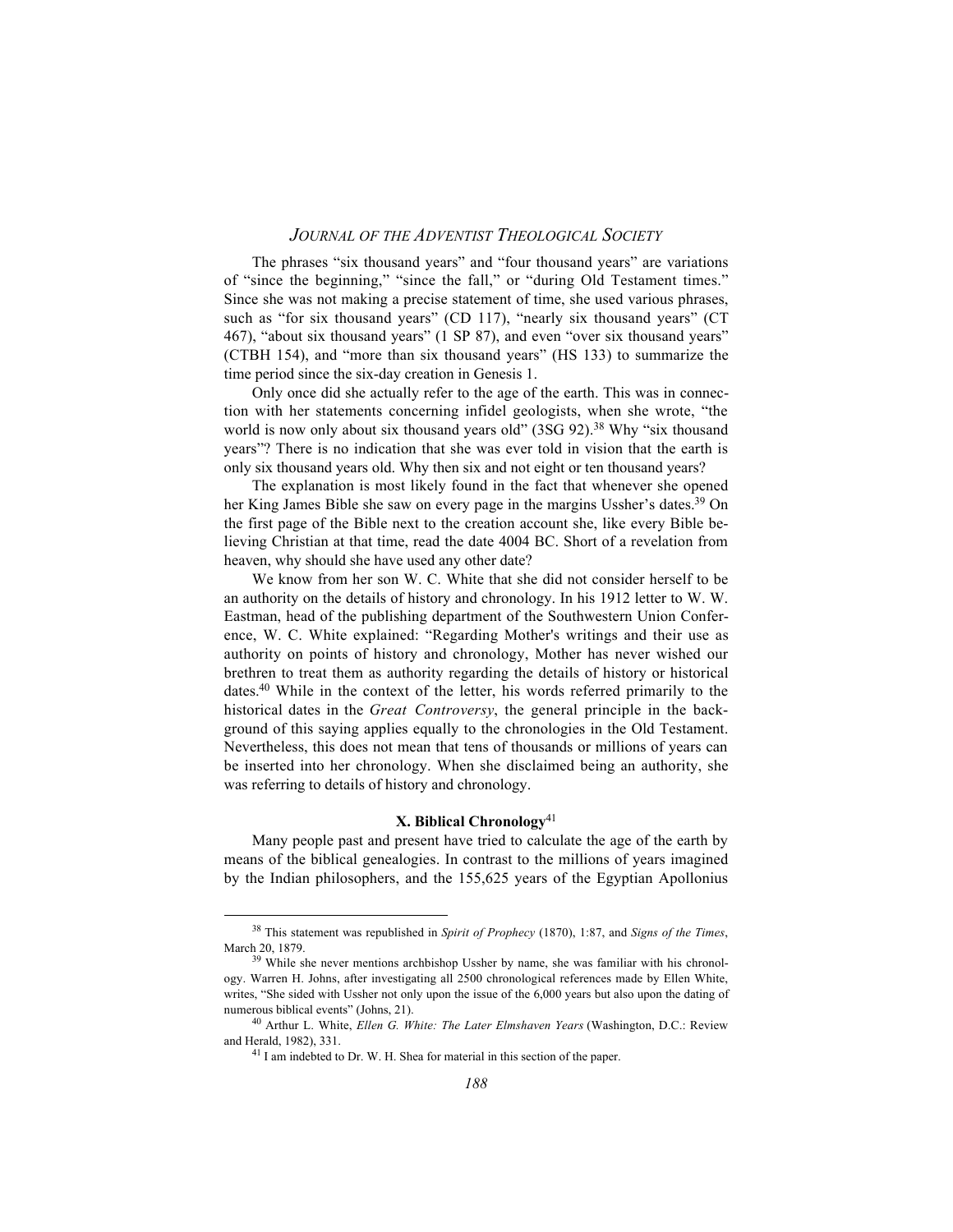(2nd century BC), all calculations based on the Bible have a very short time span for the existence of the world.

Philo of Alexandria (1st Century AD) counted 5169 years from Adam to Christ; Clement of Alexandria (2nd century AD) 5624 years. Rabbi Hillel, a contemporary of Jesus, believed that the world was created 5761 years before his time.

In the 17th century, the Irish archbishop James Ussher (1581–1656) calculated that the world was created on October 2, 4004 BC.<sup>42</sup> Using this time period as his overall framework, he attempted to support it through an elaborate chronology that he believed was fully based on the Bible. "But in fact, he could make everything fit only by considerable manipulation."43 Nevertheless, his dates were used for centuries in the King James Version.

Ussher believed that the genealogies in the Bible were complete and could be used for working out the age of the earth. Unfortunately, this is not the case. When we study the genealogies in the Bible we discover that, contrary to Ussher's claim, they do contain gaps.44 Some gaps may even be present in the genealogies in Genesis 11.45 These gaps are based on the Father-Son principle. In Hebrew every ancestor can be called *father* and every descendant can be called *son*, for example, "Jesus the son of David, the son of Abraham" (Matt 1:1).

The fact that there are gaps in these genealogies was of no great concern for the people of the Old Testament because the purpose of biblical genealogies was not to work out the date of the Flood or the creation of the world, but to help the people of Israel maintain their social fabric. The genealogies served to:

1. Identify landowners. Land was given by God and could not be sold (Lev 25:23);

- 2. Validate the continuity of the priestly office;
- 3. Validate the continuity of the kingly office;
- 4. Express continuity through times of political transition and disruption:
	- —Ruth 4:18–22 joins the times of the judges and kings;
	- —Ezra 7 bridges the gap of the exile;

<sup>&</sup>lt;sup>42</sup> Ussher obviously accepted the rabbinic saying found in the Babylonian Talmud that says, "The world is to exist six thousand years. In the first two thousand there was desolation [no Torah]; two thousand years the Torah flourished; and the next two thousand years is the Messianic era, but through our many iniquities all these years have been lost" (Sanhedrin 97a, b). Hence, Ussher believed that Jesus was born exactly 4000 years after the creation of the world. He knew that Dyonisius Exiguus in the 6th century had made a mistake of at least four years as far as Christ's birth was concerned, so he added four years to the OT and came to 4004 BC for the creation of the world.

<sup>43</sup> Robert Johnston, "6000 Plus 1000," *Adventist Review* (October 29, 1998): 55. See also James Barr, "Why the World was created in 4004 B.C.: Archbishop Ussher and Biblical Chronology," *Bulletin of the John Rylands University Library of Manchester* 67 (Spring 1985): 575–608.

<sup>44</sup> See appendices A and B.

<sup>45</sup> At least one gap can be shown by comparing Genesis 11:12 with Luke 3:36. According to Luke, who used the LXX, the son of Arphaxad was Cainan, who became the father of Salah.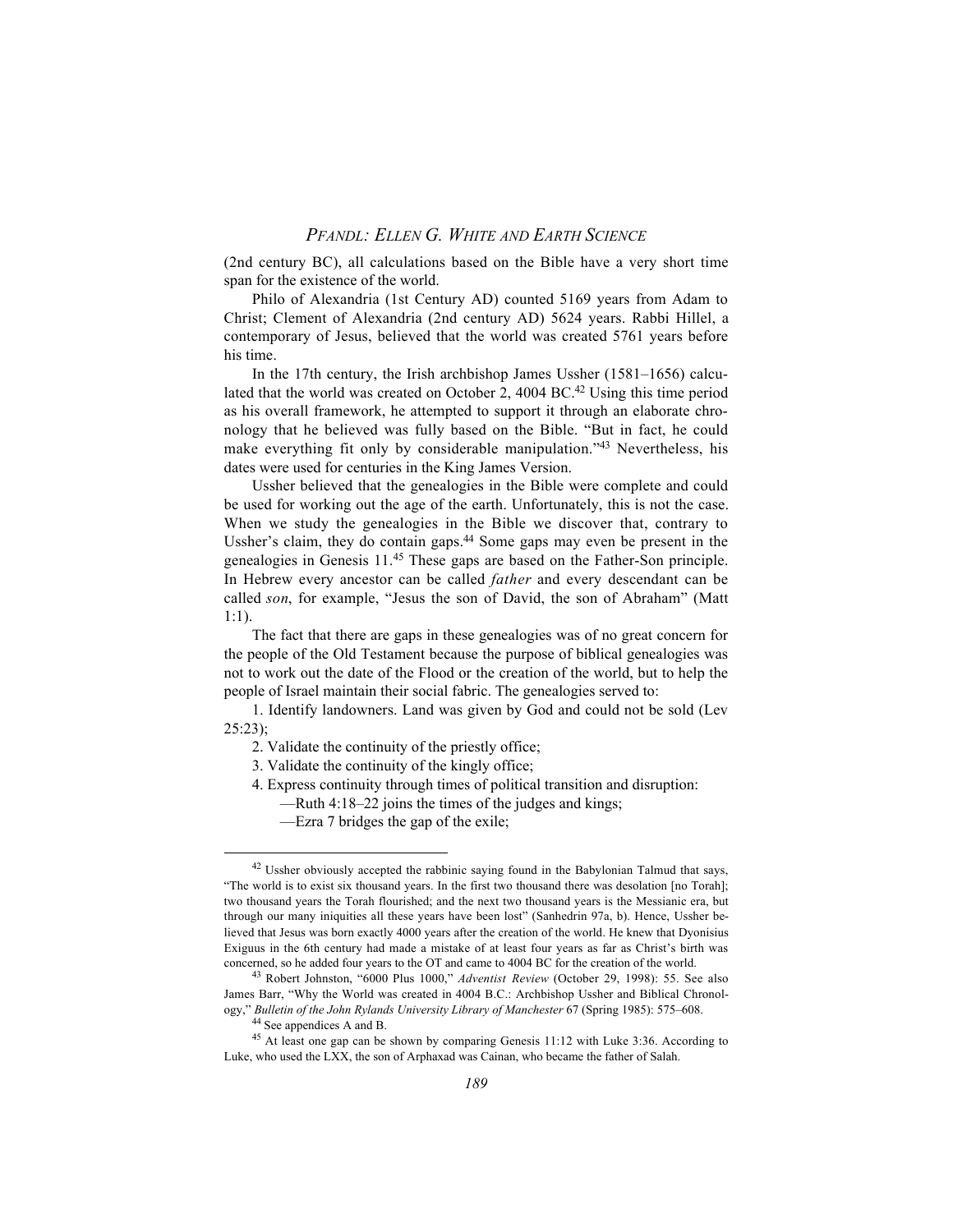5. Express continuity through times of historical obscurity that lacked great religious significance:

- —Gen 10 and 11 fill the vacuum between the flood and Abraham;
- —Exodus 6 bridges the gap of the time spent in Egypt;
- —Matt 1 bridges the intertestamental time period.

It is important to note that nowhere does the Old Testament add up the numbers mentioned in any genealogy to calculate creation, the flood, or any other event. When genealogies are used to cover times of obscurity, the emphasis is on the people at the beginning and the end of these lists (Noah – Abraham). This emphasis lends itself to gaps in the genealogies. Ussher's chronology, therefore, is not a reliable guide when it comes to dating the Flood or the creation of the world.

#### **XI. Teaching Science**

From the very beginning of our church Ellen White was concerned about our children and young people. Speaking of the early years she wrote, "The Lord directed our minds to the importance of the educational work. We saw the need of schools, that our children might receive instruction free from the errors of false philosophy, that their training might be in harmony with the principles of the word of God" (TM 27).

In her 1884 article on "Science and the Bible in Education" (ST March 20, 1884), Ellen White began with the statement, "The foundation of all right education is a knowledge of God." Contrary to many parents who thought that a well-trained intellect was more important than a knowledge of God, she called on parents and teachers to put God first.

 "The true object of education," she said, is to fit us for service to God, but Satan seeks to defeat this object by introducing the wrong education.

> The conclusions which learned men have reached as the result of their scientific investigations are carefully taught and fully explained; while the impression is distinctly given that if these learned men are correct, the Bible cannot be. These philosophers would make us believe that man, the crowning work of creation, came by slow degrees from the savage state, and that farther back, he was evolved from the race of brutes. They are so intent upon excluding God from the sovereignty of the universe, that they demean man, and defraud him of the dignity of his origin. Nature is exalted above the God of nature; she is idolized, while her Creator is buried up and concealed from sight by science falsely so-called. (ST, March 20, 1884)

Then she referred to some of the scientific ideas that the theory of evolution put forward—that matter possesses vital power and that the operations of nature are carried on according to fixed laws that even God himself cannot change. "This is false science," she wrote; "nature is not self-acting; she is the servant of her Creator" (Ibid.). Nature is not an inherent power that guides the planets and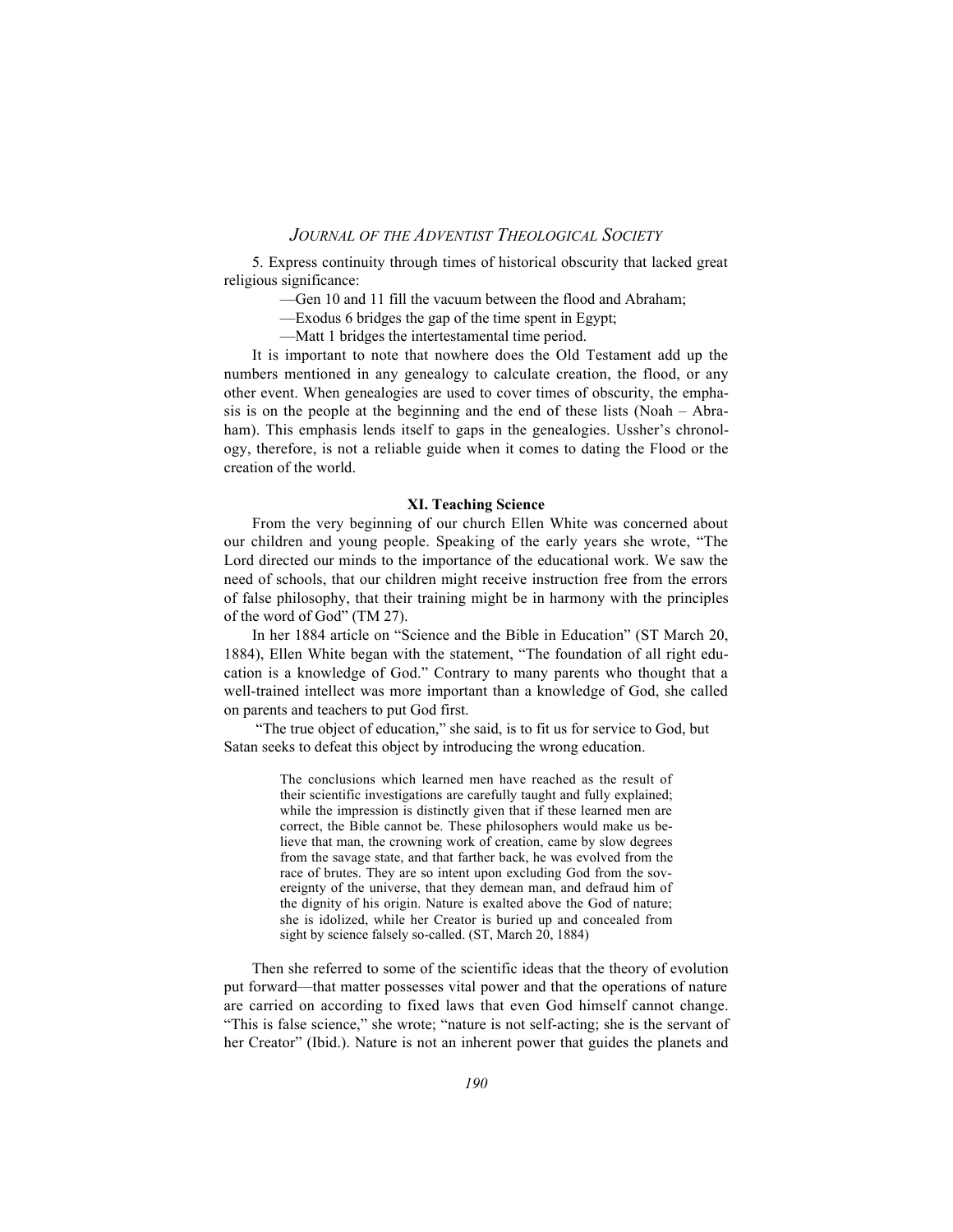keeps them in position, but the hand of God. Parents and teachers, therefore, "should aim to impress the young minds with the beauty of truth. They should realize that the safety of the young depends upon combining the religious culture with general education" (Ibid.).

She concluded with the foundational thought that dominates all her writings on science, that all true science is in harmony with the works of God. "Science opens new wonders to our view; she soars high and explores wonderful depths, but she brings nothing from her research that conflicts with divine revelation . . . the book of nature and the written word do not disagree, each sheds light on the other" (Ibid.).

At the 1896 General Conference she spoke on "Our Duty and Responsibility." One of the responsibilities she mentioned were schools for the young people. In these schools students were to study not only the will of God, but they were to "reach to the very highest branches of science" (GCB Oct. 1, 1896) in order to better understand God and his work. She encouraged parents and students to aim high.

On January 18, 1894, she wrote to W. W. Prescott, "All who engage in the acquisition of knowledge should aim to reach the highest round of progress. Let them advance as fast and as far as they can; let their field of study be as broad as their powers can compass" (2MR 211). Yet at the same time she reminded him that they must make God their wisdom.

On another occasion she wrote that "too often the minds of students are occupied with men's theories and speculations, falsely called science and philosophy" (COL 25). Therefore, she urged teachers to bring their students in close contact with nature. "Let them learn that creation and Christianity have one God. Let them be taught to see the harmony of the natural with the spiritual" (Ibid.).

In regard to the earth sciences in our schools, Ellen White strongly warned against the teaching of false theories in the classroom. "Before the theories of men of science are presented to immature students, they need to be carefully sifted from every trace of infidel suggestions" (CT 390), she counseled. "One tiny seed of infidelity sown by a teacher in the heart of a student may spring up and bring forth a harvest of unbelief" (Ibid.). Even schoolbooks did not escape her attention: "We need to guard continually against those books which contain sophistry in regard to geology and other branches of science" (Ibid.). She saw all this in the framework of the great controversy and identified Satan as the originator of these false theories. "Therefore, let our teachers beware lest they echo the falsehoods of the enemy of God and man" (Ibid.).

#### **XII. Conclusion**

Ellen White's understanding of the relationship between science and Scripture was fairly straightforward. Since God is the author of science, rightly understood, science and God's Word had to agree. Both were to lead us to God by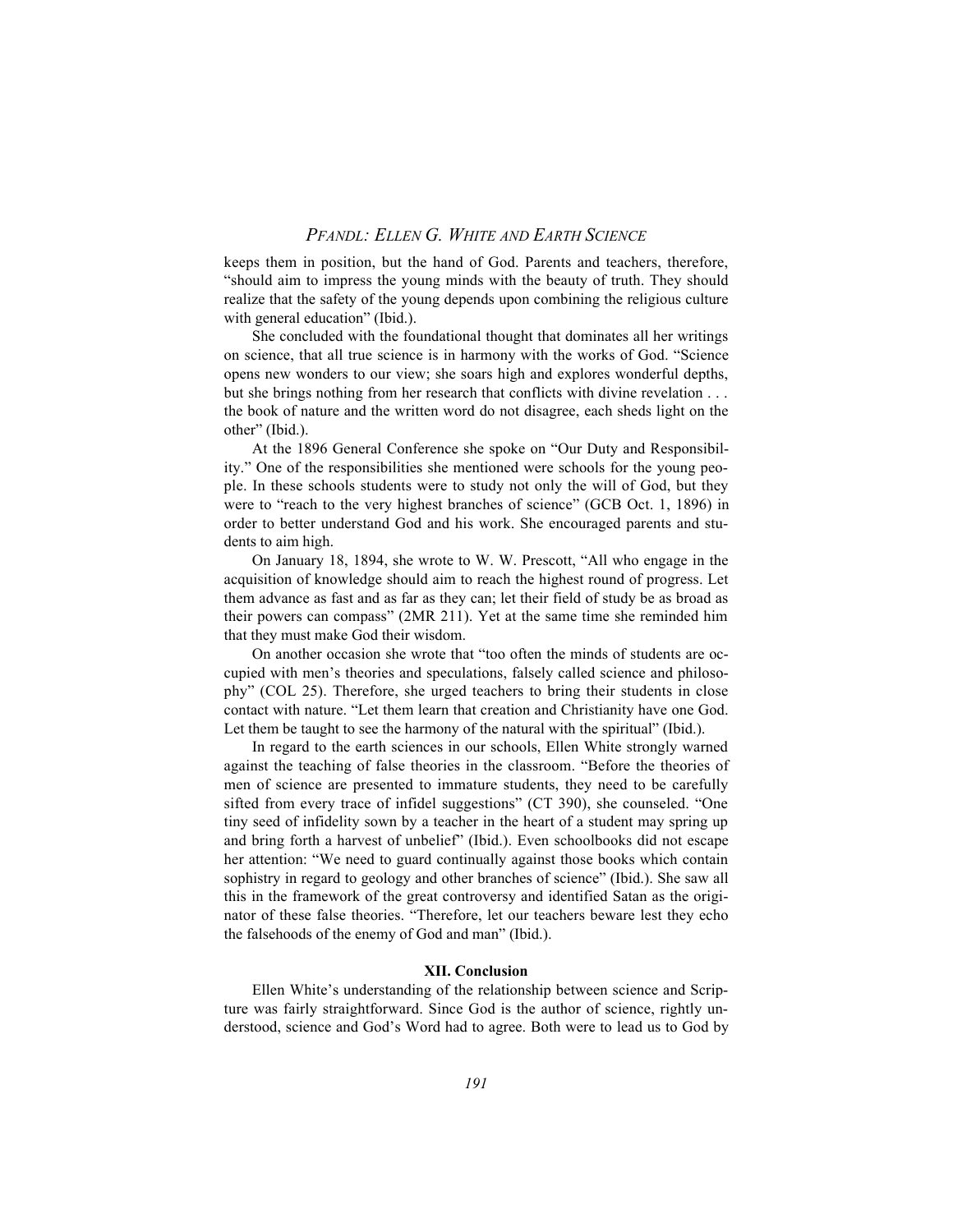teaching us something of the physical and spiritual laws through which He works.

This harmony between Scripture and science was a key theme in her thinking. If there was an apparent difference, it was due to man's faulty scientific theories, not because of what Scripture said. "True science," she maintained, would never contradict Scripture.

Although she had no scientific training, Ellen White, on the basis of her visions, made some interesting comments on geology. The biblical Flood was for her the explanation for many features scientists attributed to evolution, and as for the origin of the world, she seemed to believe that God created planet earth and everything on it in six days, though a two-stage-creation, as advocated by some Seventh-day Adventists, cannot be ruled out.

The "four thousand" and "six thousand" years were primarily used respectively as metaphors for the Old Testament period and the history of mankind. As far as we know, she never had a vision concerning the 6000 years. Only once, most likely because of Ussher's dates in her Bible, did she refer to the age of the earth as "six thousand years."

As in all her writings, so also when writing on the topic of science, she pointed her readers to Jesus, the Savior of mankind, the creator of heaven and earth, and the re-creator of individuals who yield their hearts to the fountain of wisdom.

| 1. Ezra's Genealogy—Ezra 7:1–5 |                             |                                             |  |  |
|--------------------------------|-----------------------------|---------------------------------------------|--|--|
| $15th$ century B. C.           | Aaron<br>Eleazar<br>Phineas | Priests at the foundation of the tabernacle |  |  |
|                                |                             |                                             |  |  |
|                                | Abishua                     |                                             |  |  |
|                                | Bukki                       |                                             |  |  |
|                                | Uzzi                        |                                             |  |  |
|                                | Zerahiah                    |                                             |  |  |
|                                | Meraiaoth                   |                                             |  |  |
|                                | Azariah                     |                                             |  |  |
| Later 11 <sup>th</sup> century | Amariah                     | Priest at the foundation of the temple      |  |  |
| Early 10 <sup>th</sup> century | Ahitub                      |                                             |  |  |
|                                | Zadok                       |                                             |  |  |
|                                |                             | (Skips the rest of the monarchy)            |  |  |
|                                | Shallum                     |                                             |  |  |
| Late $7th$ century             | Hilkiah                     | Priest at the end of the temple             |  |  |
| Early $6th$ century            | Azariah                     |                                             |  |  |
|                                | Seriah                      |                                             |  |  |
|                                |                             | Skips the Exile)                            |  |  |

**Exhibit A Typical Examples of Genealogies with Purposeful Gaps in Them** I. **Ezra's Genealogy—Ezra 7:1–5**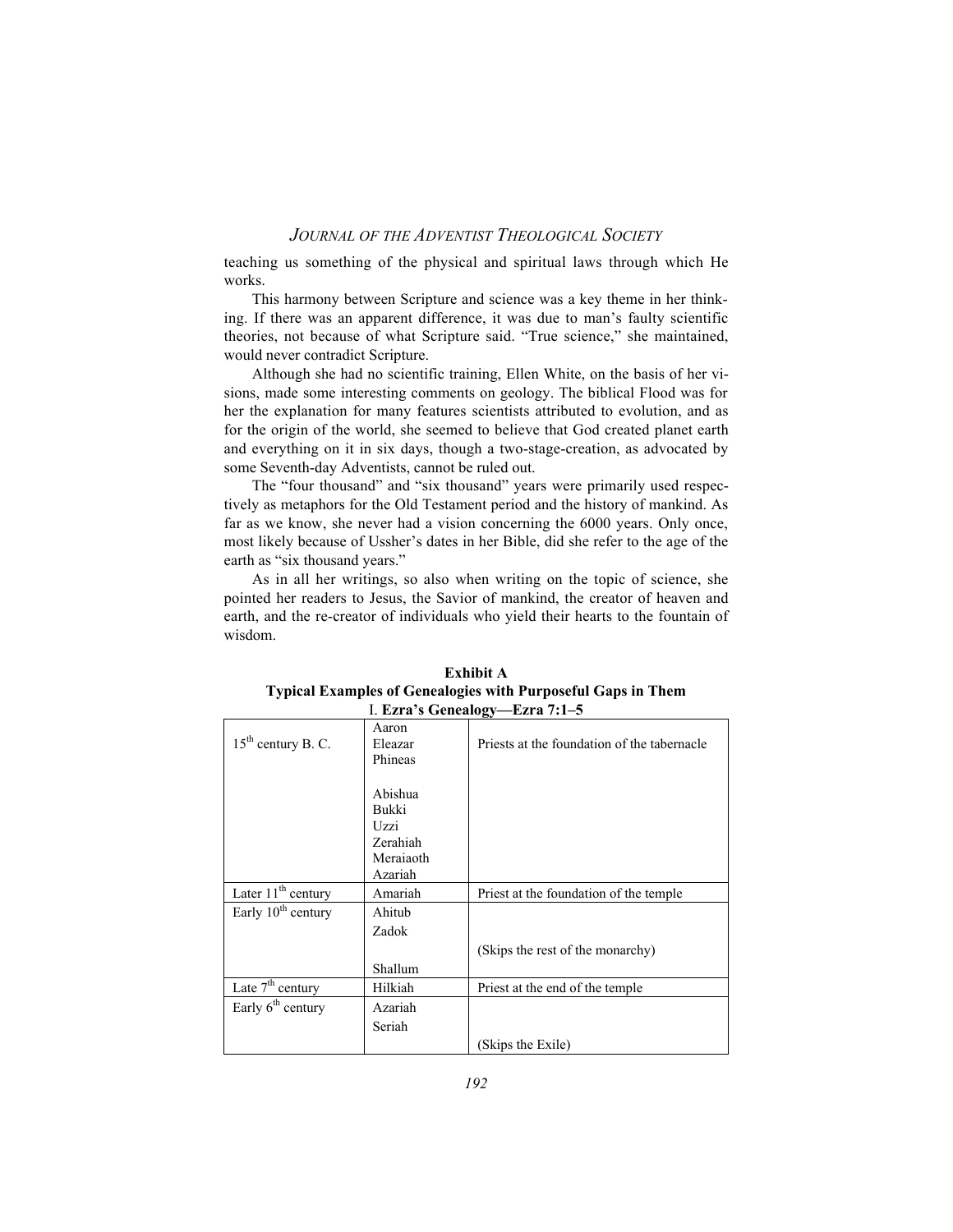| $ -$<br>٠Ш<br>- -<br>---<br>IV<br>uur<br>- 11<br>1111<br>- ------ | 7.82<br>LZIG<br>$- - -$ |  |
|-------------------------------------------------------------------|-------------------------|--|
|-------------------------------------------------------------------|-------------------------|--|

# **II. An Extra-Biblical Example of a Similar Priestly Genealogy**

The Give at Hamivtar Tomb Inscription from Jerusalem that was found in 1972. The script of the text is Palaeo-Hebrew, but its language is Aramaic, and it is currently dated to the  $2<sup>nd</sup>$  century B.C.:

> "I, Abba, son of the priest Eleazar, son of Aaron the high priest, I, Abba, the oppressed and the persecuted, who was born in Jerusalem, went into exile in Babylonia and brought back to Jerusalem Mattathiah the son of Judah, and I buried him in the cave, which I acquired by writ." (From *Jerusalem Revealed*, ed. Y. Yadin [Jerusalem: The Israel Exploration Society, 1975], 73)

### **Exhibit B**

An Example of a Genealogy which is Numerically at Variance with its own Contents and with known Genealogical Sources from the Old Testament.

# **Matthew 1**

| "So all the generations"   | "And from David to the       | "And from the deporta-   |
|----------------------------|------------------------------|--------------------------|
| from Abraham to David      | deportation to Babylon 14    | tion to Babylon to the   |
| were 14 generations"       | generations"                 | Christ 14 generations"   |
| 1. Abraham - ca. 2000      | 1. Solomon - ca. 1000        | 1. Shealtiel - ca. $600$ |
| 2. Isaac                   | 2. Rehoboam                  | 2. Zerubbabel            |
| 3. Jacob                   | 3. Abijah                    | 3. Abiud                 |
| 4. Judah                   | 4. Asa                       | 4. Eliakim               |
| 5. Perez                   | 5. Jehoshaphat               | 5. Azor                  |
| 6. Hezron                  | 6. Joram                     | 6. Zadok                 |
| 7. Ram                     | (7.) Ahaziah                 | 7. Achim                 |
| 8. Amminadab               | $(8.)$ Joash                 | 8. Eliud                 |
| 9. Nahshon                 | (9.) Amaziah                 | 9. Eleazar               |
| 10. Salmon                 | (10.) 7. Uzziah              | 10. Matthan              |
| 11. Boaz                   | $(11.)$ 8. Jotham            | 11. Jacob                |
| 12. Obed                   | $(12.)$ 9. Ahaz              | 12. Joseph               |
| 13. Jesse                  | $(13.)$ 10. Hezekiah         | 13. Jesus - B. C./A. D.  |
| 14. David - ca. 1000       | $(14.)$ 11. Manasseh         |                          |
|                            | $(15.)$ 12. Amon             | Total - 13 generations   |
| 13 sons born in 1000 yrs.= | $(16.)$ 13. Josiah           | $(600 \text{ years})$    |
| average birth age 70 yrs.  | $(17.)$ - Jehoiakim          | Matthew - 14 generations |
| Biologically unlikely. See | (18.) 14. Jehoiachin ca. 600 |                          |
| the birth-ages in Gen. 11. |                              |                          |
| (Terah, Abraham, Isaac,    | Total - 18 generations       |                          |
| and Jacob were exceptions  | $(400 \text{ years})$        |                          |
| rather than the rule).     | Matthew - 14 generations     |                          |
|                            |                              |                          |

**Gerhard Pfandl** is an Associate Director of the Biblical Research Institute. He holds M.A. and Ph.D. degrees in Old Testament from Andrews University. A native of Austria,